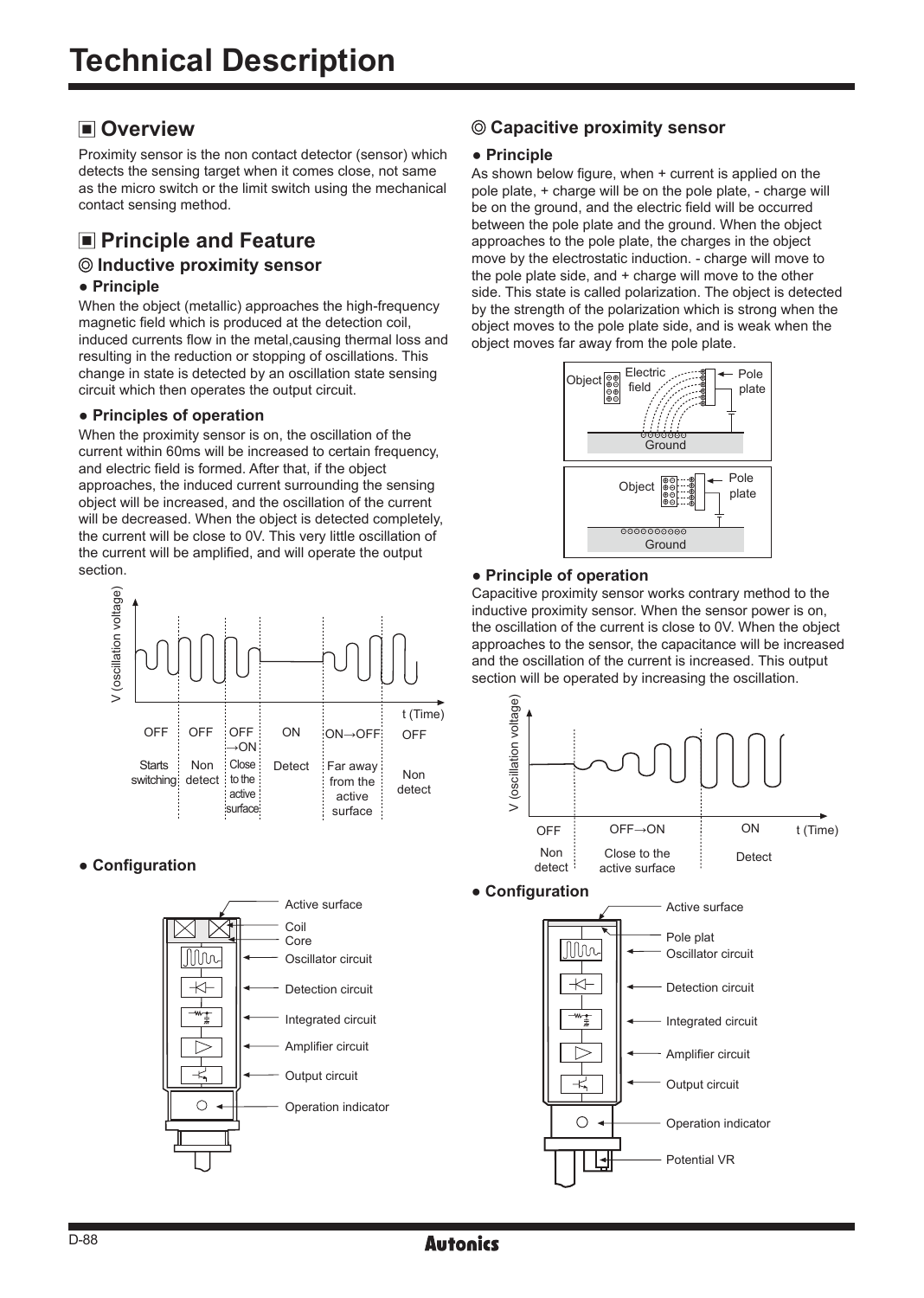# **Glossary**

# $\oslash$  **Standard sensing target**  $\oslash$  **Response frequency**

It is the standard of shape, size, and material for each model to measure the standard performance.



# **Sensing distance (Sn)**

It is the distance between the active surface and the surface of the sensing target, when the output works by approaching the sensing target to the active surface. The specification of sensing distance (Sn) for each series is measured by standard sensing target.



# **Differential distance (Hysteresis)**

The hysteresis is the difference between the operation distance, when the sensor first operates with the standard sensing target approaching from the active surface direction, and the returning distance, when the sensor first stops operating with the standard sensing target receding. This hysteresis prevents chattering of the output due to vibration, etc., of the sensing target.

# **Setting distance**

It is the sensing range for which the sensor can stably detect the standard sensing target even if there is an ambient temperature drift and/or supply voltage fluctuation. Normally, it is 70% of the maximum operation distance.



• After verifying the sensing distance like <Figure a>, please move the target within the stable sensing range like <Figure b>.

The number of times per second at which sensing can be done without malfunction, when approach the standard sensing target to the sensor. It shows Hz.



< Response frequency measurement method >



# T t1\_l t2 \_l\_t1

# **Relative dielectric constant**

It is the ratio of between the dielectric constant of the material  $(\xi)$  and the dielectric constant of vacuum  $(\xi_0)$ .

$$
\xi_{\rm s} = \frac{\xi}{\xi_{\rm o}}
$$

As the relative dielectric constant is big, the sensing distance is long. And each material has its own value of the relative dielectric constant. The value of the relative dielectric constant for solid is bigger than liquid. There are the relative dielectric constants for typical materials.

| Air                           | Polystyrene $-$ 12                      |
|-------------------------------|-----------------------------------------|
| Paper<br>23                   | PVC.                                    |
| Wood $\longrightarrow$ 6 to 8 | Glass<br>$\overline{\phantom{a}}$<br>5  |
| Alcohol $\_\_\_\_\$ 25.8      | Water<br>80<br>$\overline{\phantom{a}}$ |

#### **Capacitance**

It is the amount of the accumulated charge  $(Q)$ , when apply voltage at the insulated conductors. As the accumulated charge (Q) is big, the sensing distance becomes long.



As shown above formula, the capacitance (C) will be increased as the amount of charge (Q) is increased. There are the methods to increase the capacitance, increase the area of the pole plate, use the material that the relative dielectric constant is big or narrow the distance between two pole plates.

**(E) Pressure Sensors (F) Rotary Encoders** 

**(A) Photoelectric Sensors (B) Fiber Optic Sensors**

**(C) Door/Area Sensors**

**(D) Proximity Sensors** 

**(G) Connectors/ Connector Cables/ Sensor Distribution**

**Boxes/Sockets (H) Temperature Controllers**

**(I) SSRs / Power Controllers**

**(J) Counters** 

**(K) Timers**

**(L) Panel Meters** 

**(M) Tacho / Speed / Pulse Meters** 

**(N) Display Units**

**(O) Sensor Controllers** 

**(P) Switching Mode Power Supplies** 

**(Q) Stepper Motors & Drivers & Controllers**

| Graphic/<br>Logic<br><b>Panels</b> |
|------------------------------------|
|                                    |

**Field Network Devices**

**(T) Software**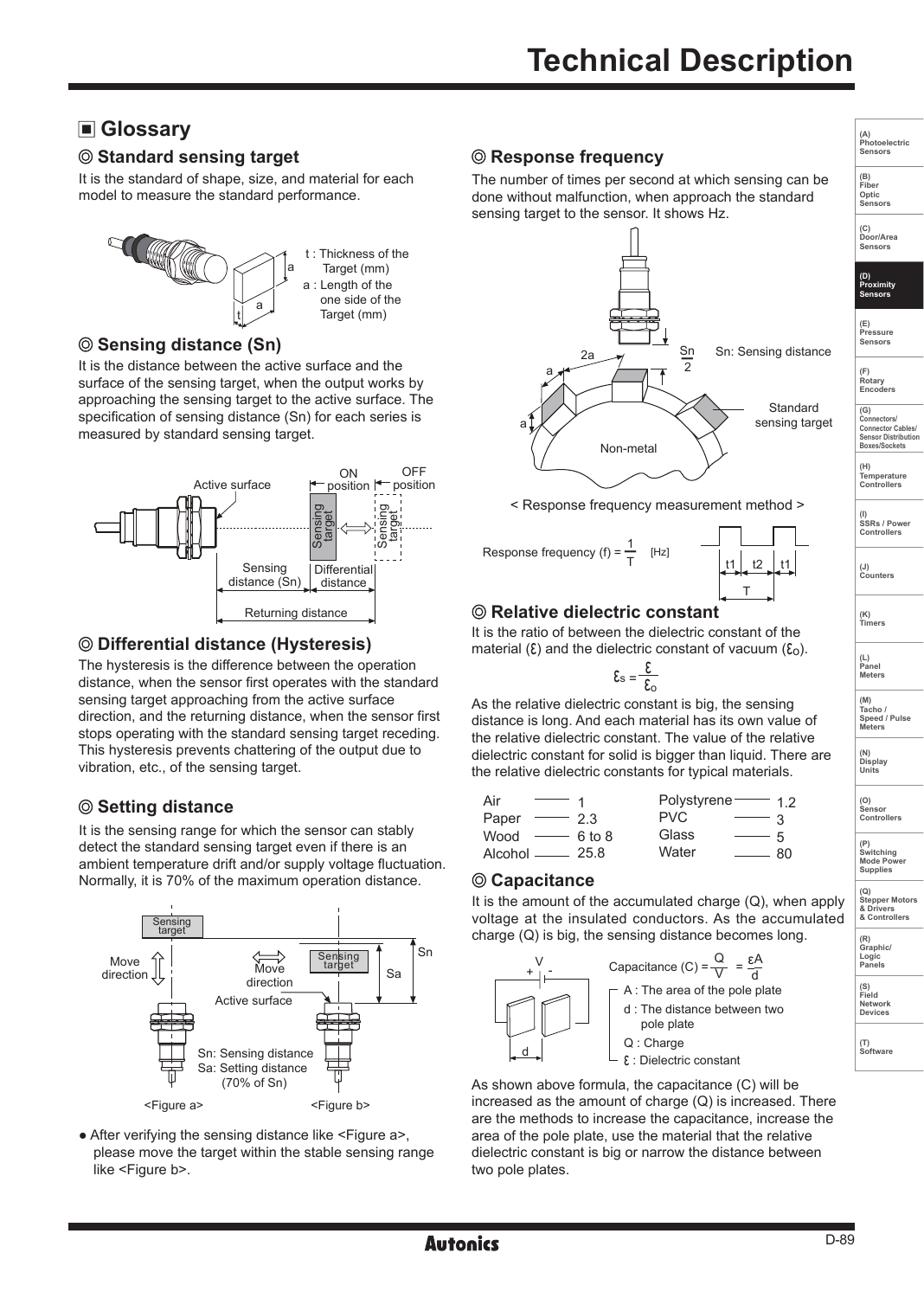# **Mount Sensor**

# **Flush type mounting (shield type)**

The most area of the proximity sensor is surrounded by metal except the active surface to prevent the effect of the approaching metal from side. Even though the sensing distance is shorter than non-flush type, the active surface of the sensor can be mounted at the same level of the metal enclosure like below figure.



# **Non-flush type mounting (non-shield type)**

The sensor is affected easily by approaching metal from side because the side of the active surface was not shield by metal. The sensing distance is longer than the flush type, but when mount the sensor, please mount on the concave side, and keep the distance three times longer than the diameter of the sensor like below figure.



# **Parallel mounting**

When several proximity sensors are mounted close together, there is the effect of mutual interference. Therefore please keep the distance which is two times longer than the diameter of the sensor for flush type, and three times longer than the diameter of the sensor for the non-flush type.

(Non-flush type)



(Flush type)



# **Face to face mounting**

When proximity sensors are mounted in face to face, malfunction of sensor may be caused due to mutual interference. Therefore, please keep the distance which is six times longer than the sensing distance.



※Sn: Sensing distance

#### **Tightly mounting**

When proximity sensors are mounted tightly, malfunction of sensor may be caused due to mutual interference. Therefore, please use differential frequency for the application like below picture. Differential frequency type is only for PSN17 series.

Sensing target



Move direction

# **Connection for DC Type DC 2-wire type ● Load connection**

If DC 2-wire type is connected without load, the inner device of DC 2-wire type can get damage. Please connect the load before apply power. The load can be connected any power line.



# **● In case of the load current is small**

Please make the current on proximity sensor smaller than the return current of load by connecting a bleeder resistor in parallel.

$$
R \le \frac{V_s}{\text{lo-loff}} \left( k\Omega \right) \qquad P > \frac{V_s^2}{R} \left( W \right)
$$

Vs: Power supply,  $\begin{bmatrix} \text{vs.} \ \text{Power} \ \text{support} \end{bmatrix}$  to off: Return current of load, P : Number of Bleeder resistance watt  $\begin{bmatrix} 1 & 0 \\ 0 & 1 \end{bmatrix}$ Io: Min. action current of proximity sensor, 1



※W value of Bleeder resistor should be bigger for proper heat dissipation.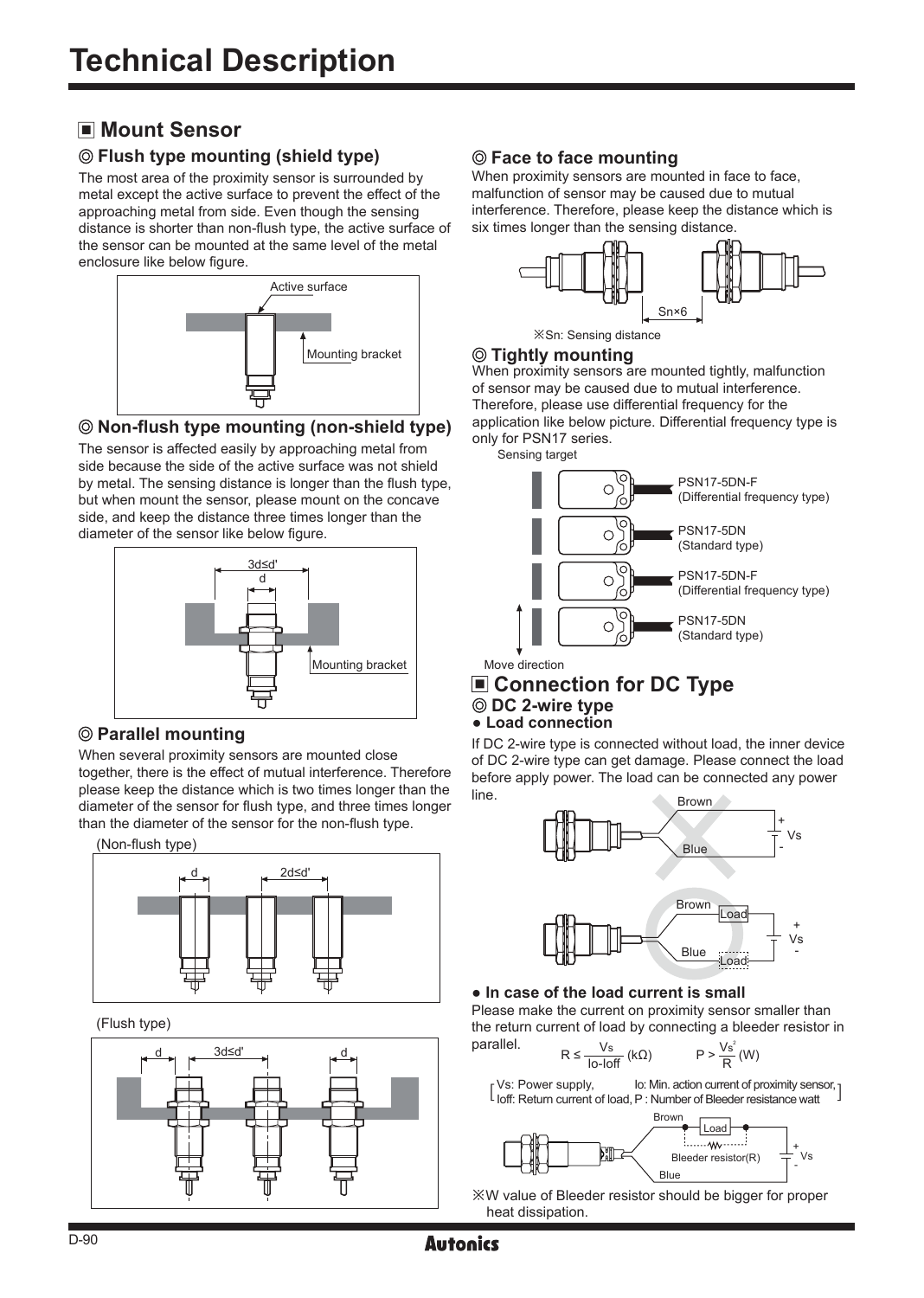#### **● To connect DC 2-wire type sensor with PLC (Programmable Logic Controller)**

DC 2-wire type of proximity sensor can be connected with PLC when input specification of PLC and proximity sensor specification comply with the conditions shown below.

1)When ON voltage of PLC and residual voltage of sensor meet following formula.

Von  $\leq$  V<sub>S</sub> - V<sub>R</sub>

2)When OFF voltage of PLC and a leakage current of sensor meet following formula.

 $Inff > II$ 

3)When ON current of PLC and control output current of sensor meet following formula.

Iout (min) ≤ Ion



E.g.) PLC input specification - ON voltage: over 15VDC ON current: over 4.3mA OFF current: under 1.5mA Proximity sensor - PRT18-5DO, source voltage is 24VDC 1) Von (15V) ≤  $V_S$  (24V) -  $V_R$  (3.5V) = 20.5V : OK 2) Ioff (1.5mA) ≥ IL (0.6mA) : OK 3) Iout (min) (2mA) ≤ Ion (4.3mA) : OK

### **● Connect DC 2-wire type sensor with PLC (Programmable Logic Controller)**



< PLC's Common terminal is "-24V" >



< PLC's Common terminal is "-24V" >

# **● AND (series) connection**

When it is connected in series, all proximity sensors have to be in working to make loads operated. The residual voltage which is related with the number of the sensor should not influence both operating voltage of proximity sensors and driving voltage of a load, and which condition should be considered to choose how many sensors to be connected in series.

To connect sensors in series, choose the number of proximity sensors within the amount that meets formula below.







### **● OR (parallel) connection**

When it is connected in parallel, it works even only one sensor is on operation. A little current flows as a leakage current because proximity sensor operates internal circuit even when it is OFF. Because a number of sensors connected in parallel increase the amount of leakage current, load could run when proximity sensor is in OFF status.

Thus, the leakage current which is related with the number of the sensor should not influence the returning current of load, and which condition should be considered to choose how many sensors to be connected in parallel.

To connect several sensors in parallel, choose the number of proximity sensors within the amount that meets the formula below.

- n × IL ≤ The returning current of load
- [ n : The number of connected sensors IL : The leakage current of sensor ]



E.g.) When load is relay (24VDC), and connecting PRT18-5DO in parallel,

•The returning current of load : Max. 3.7mA

•The leakage current of PRT18-5DO : Max. 0.6mA Six sensors can be connected in parallel in Max.

**(E) Pressure Sensors (F) Rotary Encoders (G) Connectors/ Connector Cables/ Sensor Distribution Boxes/Sockets (H)**

**(A) Photoelectric Sensors (B) Fiber Optic Sensors**

**(C) Door/Area Sensors**

**(D) Proximity Sensors** 

**Temperature Controllers (I) SSRs / Power Controllers**

**(J) Counters** 

**(K) Timers**

**(L) Panel Meters** 

**(M) Tacho / Speed / Pulse Meters** 

**Units (O) Sensor Controllers** 

**(N) Display**

**(P) Switching Mode Power Supplies** 

**(Q) Stepper Motors & Drivers & Controllers**

**(R) Graphic/ Logic Panels**

Vs

**(S) Field Network Devices**

**(T) Software**

and the contract of the contract of the contract of the contract of the contract of the contract of the contract of the contract of the contract of the contract of the contract of the contract of the contract of the contra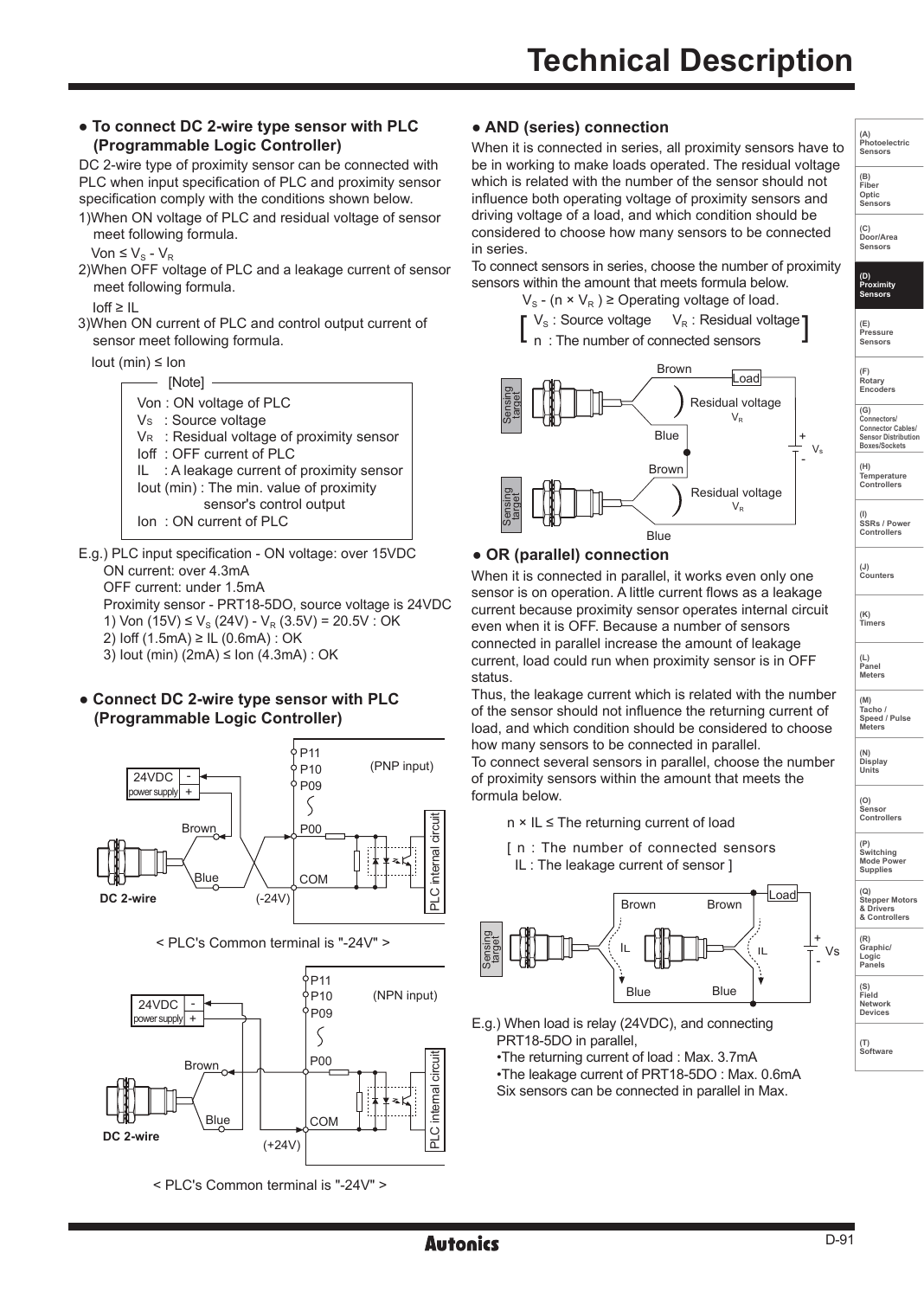# **DC 3-wire type**

In DC 3-wire type of proximity sensor, there are two types of output, NPN and PNP, and they can either open or close power relay, solenoid, electric counter, PLC, etc.

※In case of using inductive load (relay, motor, magnet, etc.), connect surge absorber diode in parallel with load. Use diode, of which withstand voltage is threefold over power supply.)



(A circuit using NPN type sensor)



(A circuit using PNP type sensor)

#### **● Connection with PLC (Programmable Logic Controller)**

When connecting DC 3-wire type of proximity sensor with PLC, applicable sensor is chosen differently depend on common terminal status.



< PLC's Common terminal is "-24V" >



< PLC's Common terminal is "+24V" >

### **● Load connection ● AND (series) connection**

When it is connected in series, all proximity sensors have to be in working to make loads operated. The residual voltage which is related with the number of the sensor should not influence both operating voltage of proximity sensors and driving voltage of a load, and which condition should be considered to choose how many sensors to be connected in series. PNP output type sensor and NPN output type sensor cannot be used in a same circuit.



(Series connection of NPN output type sensors)



(Series connection of PNP output type sensors)

#### **● OR (parallel) connection**

When it is connected in parallel, it works even one sensor is on operation.

The leakage current which is related with the number of the sensor should not influence the returning current of load, and which condition should be considered to choose how many sensors to be connected in parallel. PNP output type sensor and NPN output type sensor cannot be used in a same circuit.



(Parallel connection of NPN output type sensors)



(Parallel connection of PNP output type sensors)